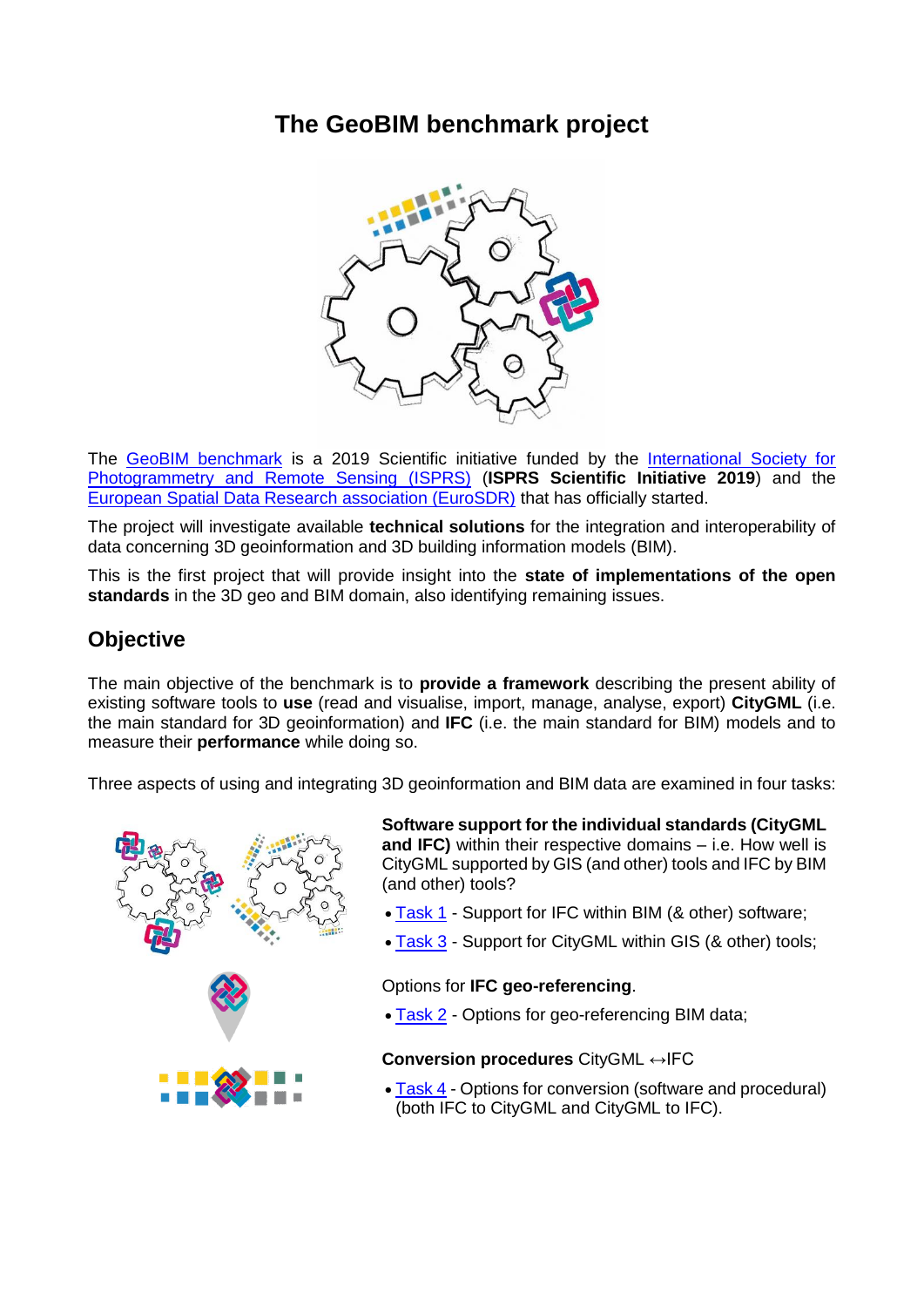## **The GeoBIM benchmark organizers**

The initiative comes from the collaboration between the **ISPRS WGs IV/1, IV/2, IV/10** and **EuroSDR.**

F. Noardo (WG IV/2, TUDelft, NL), K. Arroyo Ohori (WG IV/1, TUDelft, NL), J. Stoter (EuroSDR, TUDelft, NL), C. Ellul (EuroSDR, UCL, UK), L. Harrie (EuroSDR, Lund University, SW), F. Biljeki (WG IV/10, NUS, Singapore), T. Krijnen (TUE, NL), M. Kokla (WG IV/2, NTUA, Greece), G. Agugiaro (WG IV/10, TUDelft, NL) are the investigators leading the initiative. They will coordinate the activities; prepare the material, i.e. test datasets, results templates guiding the tests, calls for participation, website; encourage the participants to carry out specific tests and to use specific software; check the answers; analyse the results; eventually integrate them; outline conclusions and lead the results dissemination.

An **advisory board** will offer suggestions through the project, revise the intermediate and final reports, reflect on intermediate results (offline and during project meetings), help the dissemination of the call for participation and the results and the final reports.

#### **The Participants**



**External voluntary participants** are a very important part of the initiative. They perform one or more tasks with the tools they are familiar with, and deliver their results in the provided results template.

This will allow us to **synthesise the efforts and individual experiences** with specific (technical) tools into build a common list of tools and their capabilities that are compared using clear criteria.

The participants will all **co-author at least one scientific publication** together with the benchmark proponents reporting the main results of the benchmark.

#### **The tested tools**

The aim is to test the main tools that are used in practice, in order to provide the widest possible framework. Both off-the-shelf tools and self-programmed software will be considered, both proprietary and open source.

The tested tools will be finally **objectively described following the results of the tests, with a look at their specific features**.

No 'winner' nor 'loser' will emerge, but **scientific in-sight into their offered functionality will be gained**. For this reason, also software vendors and programmers are invited to participate, so that their tools are included in the benchmark.

#### **Benchmark Data**

Three datasets are provided for each of the two investigated standards (IFC and CityGML):

- A small building model in Sweden (IFC);
- A big building model in the Netherlands (IFC);
- A set of specific geometries to test geometry features (IFC);
- A part of a multi-LoDs city model of Rotterdam (CityGML);
- A city model of the whole city of Amsterdam in LoD1 (CityGML);
- Some buildings in LoD3 to test LoD3 features (CityGML).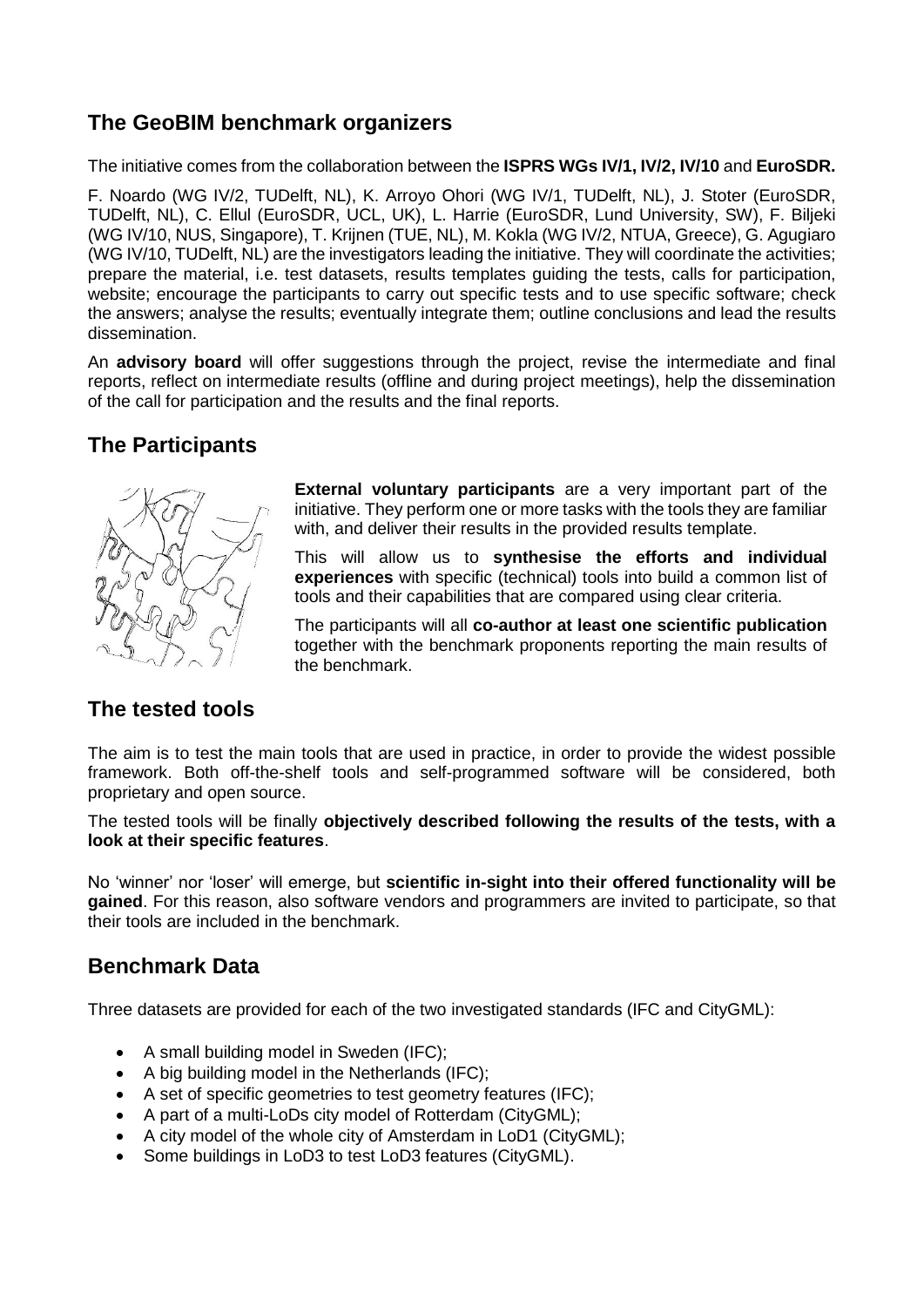It is possible to see the full details of the use datasets in the [data description section](https://3d.bk.tudelft.nl/projects/geobim-benchmark/data.html) of the website.

Most of them are data **produced by practice**, therefore, although they were chosen also for their good quality, they are not specifically generated for the use of open standards. This represents a further challenge,.

For this benchmark it is important also to consider this aspect, in order to **provide a useful tool supporting the widest application possible** of open standards.

#### **The outcomes**

- **1.** A **reference list of tools** to be used for managing standard 3D models (features, performance, required procedures, settings and best practices clearly described and assessed in a unique framework.
- 2. The **outline of the present state of implementation** (how much has been done and how much is left) of spatial open standards. As the project will identify bottlenecks in the current status, it will encourage further development and use of open standards and increase spatial information interoperability.
- 3. The developed **material and test datasets (BIM and 3D geoinformation), answers and results analyses**, together with the report of the activity describing in detail the material, methods and results of the study, will be made available after the end of the initiative (as long as permitted), as reference or material for future improvements, new software tools, tests, continued benchmarking or other similar research.

#### **Benchmark events**

Two main events will be organised for the benchmark:

1. **July 2019** - Intermediate **meeting of proponents and participants**

In the meeting the intermediate results will be presented, discussed and disseminated. This will provide an opportunity to present the most promising workflows identified to date, propose their replication by other participants and to discuss eventual adjustments to the test datasets or further activities or developments.

2. **December 2019** - **GeoBIM benchmark winter school**.

A final **winter school** will be organized at the end of the initiative to present the final results. It will be addressed to students, practitioners from industry and government, other interested parties and it will aim at disseminating the geoBIM topics connected to the benchmark results, and the results themselves.

It will be structured as follows:

- o Educational component: IFC and CityGML open standards;
- $\circ$  Use Case presentation highlighting situations where geoBIM is useful;
- o Presentation of the benchmark and its results;
- o Workshop outlining the most effective tools from the benchmark;
- o Discussion and feedback, along with plans for future work.

**Website**:<https://3d.bk.tudelft.nl/projects/geobim-benchmark/>

**Register now to participate:** <https://francescanoardo.typeform.com/to/IbdpZD>